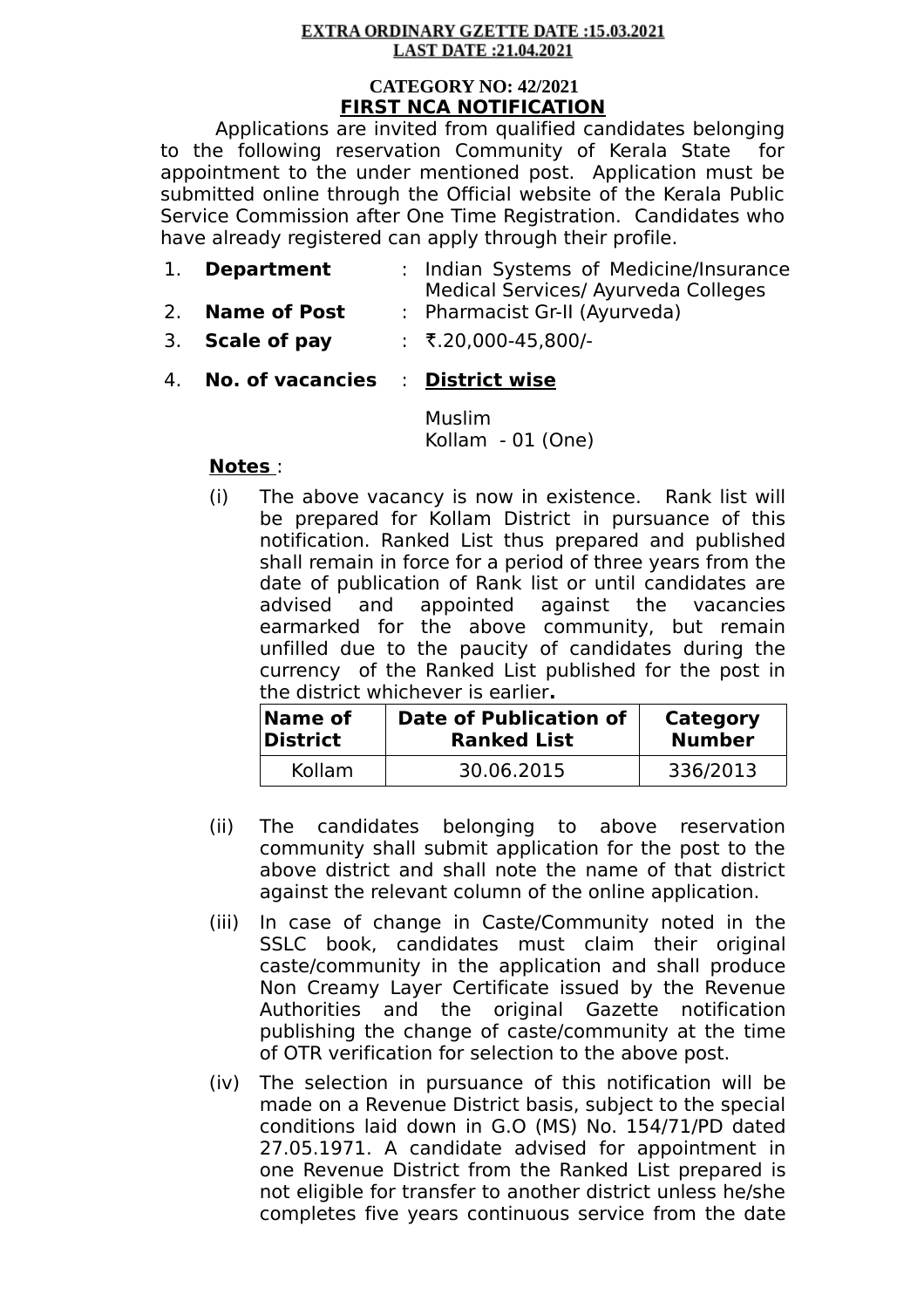of commencement of service in the former district. Even if transfer is allowed after five years, it will be subject to the rules in G O (MS) No.4/61/PD, dated 02.01.1961. Candidates already in Government Service holding the same post in the same department in any one district are prohibited from applying again for this post, but they can apply to higher posts when notified.

- 5. **Method of appointment** : Direct Recruitment (From candidates belonging to Muslim community of Kerala State Only). Note: Application submitted by candidates belonging to the communities other than those included in this notification will be summarily rejected. No rejection
- memo will be issued to these candidates. 6. **Age** : 1. For Indian Systems of Medicine / Insurance Medical Services 18-39, ie, candidates born between 02.01.1982 and 01.01.2003 (both dates included) are only eligible to apply for this post. (Including the relaxation as per Para 2(i) of the General Conditions)
	- 2. For Ayurveda Colleges

19-39. ie, candidates born between 02.01.1982 and 01.01.2002 (both dates included) are only eligible to apply for this post. (Including the relaxation as per Para 2(i) of the General Conditions)

**Note :-** For concessions allowed in upper age limit, subject to the condition that the maximum age limit shall in no case exceed 50 (fifty) years, Please see Para (2) of the General Condition under Part II of this notification [except para 2(i)].

# 7. **Qualifications** :-

- 1. For Indian Systems of Medicine / Ayurveda Colleges
- i) Pass in S.S.L.C or its equivalent.

ii) Diploma /Certificate in Ayurveda Pharmacist course recognised by the Government of Kerala.

2. For Insurance Medical Services

 Certificate in Ayurveda Pharmacist Course recognised by the Government.

Note :- 1. KS&SSR Part II Rule 10 (a) (ii) is applicable for selection to this post.

2. Candidates claiming equivalent qualification should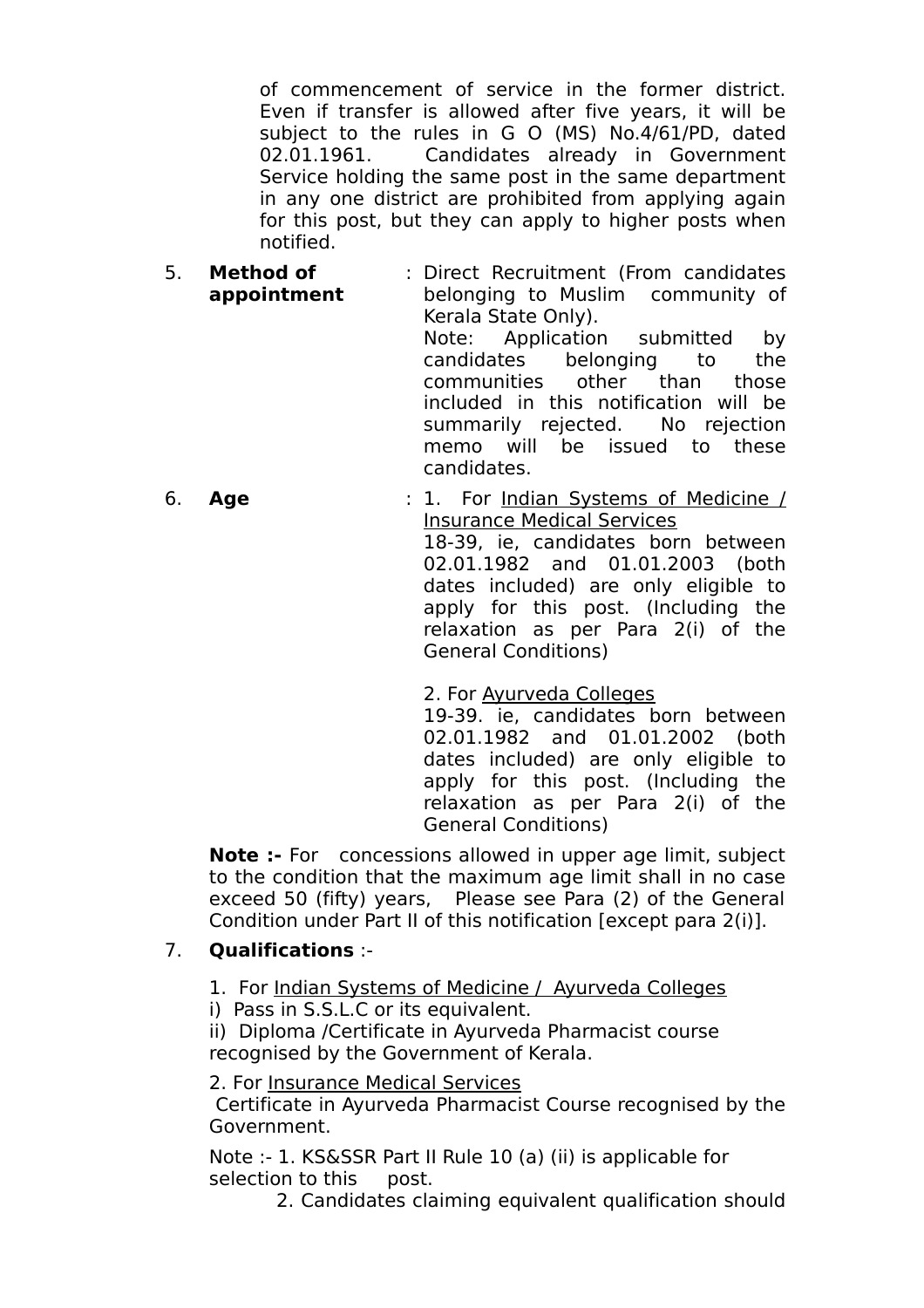produce relevant Government Orders during OTR verification to prove that the qualification claimed is equivalent to the prescribed qualification for the Post.

### 8. **Mode of submitting applications**:-

Candidates must register as per ONE TIME REGISTRATION with the official Website of Kerala Public Service Commission **www.keralapsc.gov.in** before applying for the post. Candidates who have registered can apply by logging on to their profile using their User-ID and Password. Candidates must click on the **'Apply Now'** button of the respective posts in the Notification Link to apply for a post. The Photograph uploaded should be taken after 31.12.2011. Name of the candidate and the date of photograph taken should be printed legibly at the bottom portion. The photograph once uploaded meeting all requirements shall be valid for 10 years from the date of taking photograph. There is no change in other instructions regarding the uploading of photographs. No application fee is required. Candidates are responsible for the correctness of the personal information and secrecy of password. Before the final submission of the application on the profile candidates must ensure correctness of the information in their profile. They must quote the User-ID for further communication with the Commission. Application submitted is provisional and cannot be deleted or altered after submission. **Candidates are advised to keep a printout or soft copy of the online application for future reference. Candidates can take the printout of the application by clicking on the link 'My applications' in their profile. All correspondences with the Commission, regarding the application should be accompanied with the print out of the application.** The application will be summarily rejected if non-compliance with the notification is found in due course of processing. Original documents to prove qualification, experience, age, Community etc. have to be produced as and when called for.

- 9. **Last date of receipt of applications** : **21.04.2021** Wednesday upto 12 midnight.
- 10. If Written Test/OMR/Online Test is conducted as part of this selection, candidates shall submit a confirmation for writing the examination through their One Time Registration profile. Such candidates alone can generate and download the Admission Tickets in the last 15 days till the date of Test. The applications of candidates who do not submit confirmation within the stipulated period will be rejected absolutely. The periods regarding the submission of confirmation and the availability of Admission Tickets will be published in the Examination Calendar itself. Information in this regard will be given to the candidates in their respective profiles and in the mobile phone number registered in it. Candidates who have